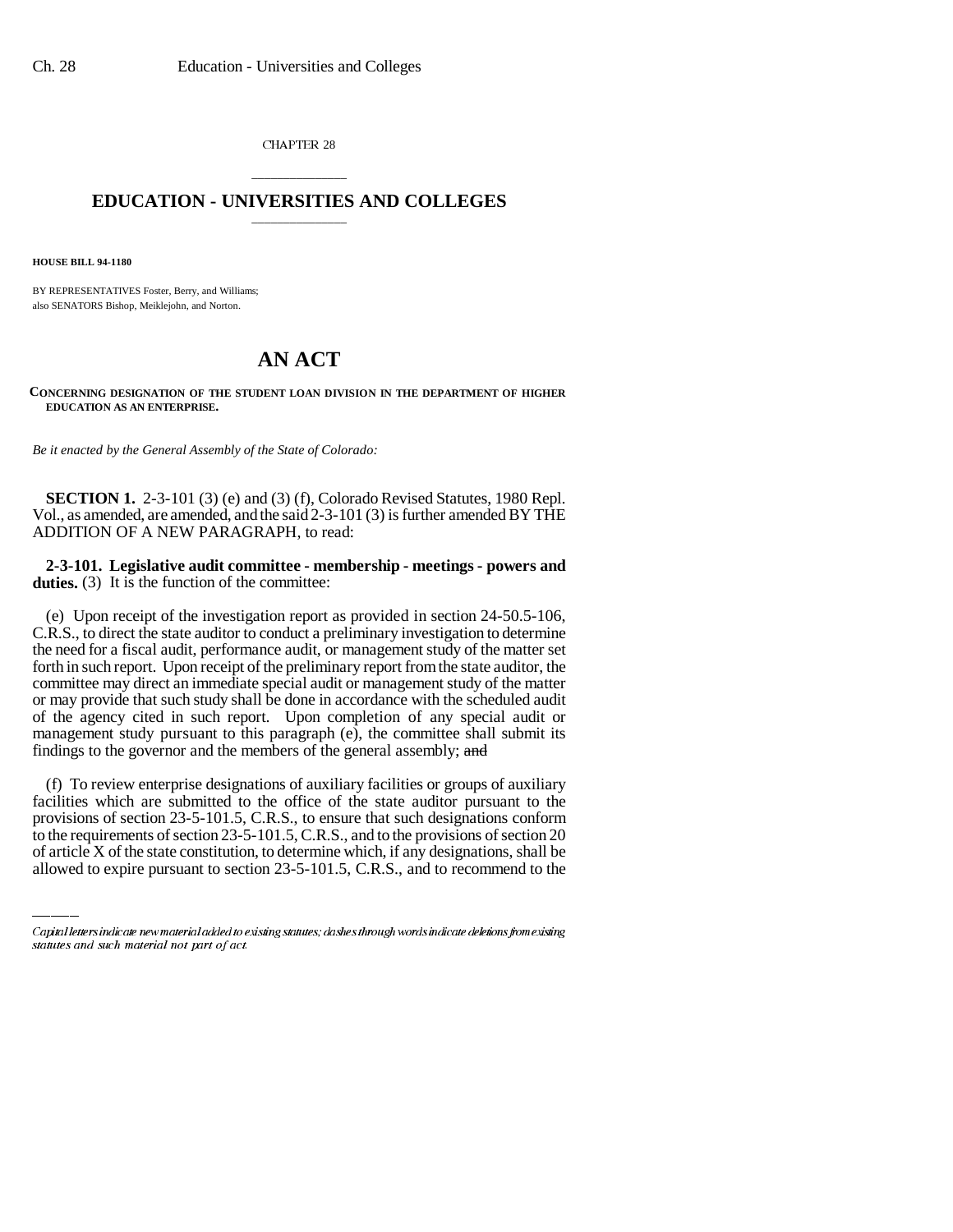general assembly such legislation regarding such designations as may be necessary; AND

(g) TO REVIEW ANY ENTERPRISE DESIGNATION OF THE STUDENT LOAN DIVISION THAT IS SUBMITTED TO THE OFFICE OF THE STATE AUDITOR PURSUANT TO THE PROVISIONS OF SECTION 23-3.1-103.5, C.R.S., TO ENSURE THAT THE DESIGNATION CONFORMS TO THE REQUIREMENTS OF SECTION 23-3.1-103.5, C.R.S., AND TO THE PROVISIONS OF SECTION 20 OF ARTICLE X OF THE STATE CONSTITUTION, TO DETERMINE WHETHER THE DESIGNATION SHALL BE ALLOWED TO EXPIRE PURSUANT TO SECTION 23-3.1-103.5, C.R.S., AND TO RECOMMEND TO THE GENERAL ASSEMBLY SUCH LEGISLATION REGARDING THE DESIGNATION AS MAY BE NECESSARY.

**SECTION 2.** 2-3-103 (8), Colorado Revised Statutes, 1980 Repl. Vol., as amended, is amended to read:

**2-3-103. Duties of state auditor.** (8) The state auditor shall review or cause to be reviewed all enterprise designations submitted to the office of the state auditor pursuant to the provisions of section  $23-5-101.5$  SECTIONS 23-3.1-103.5 AND 23-5-101.5, C.R.S., to ensure that such designations conform to the requirements of section  $23-5-101.5$  23-3.1-103.5 OR 23-5-101.5, C.R.S., WHICHEVER IS APPLICABLE, and to the provisions of section 20 of article X of the state constitution. In addition, the state auditor shall recommend to the legislative audit committee those designations, if any, which, in the opinion of the state auditor, should be allowed to expire and shall otherwise assist the legislative audit committee in reviewing the enterprise designations submitted to the office of the state auditor.

**SECTION 3.** 23-3.1-103.5 (1), Colorado Revised Statutes, 1988 Repl. Vol., as amended, is amended to read:

**23-3.1-103.5. Enterprise status of division.** (1) (a) THE ADVISORY COMMITTEE ON STUDENT LOANS CREATED IN SECTION 23-3.1-105 MAY, BY RESOLUTION, DESIGNATE the division shall constitute AS an enterprise for the purposes of section 20 of article X of the state constitution so long as the division retains the authority to issue revenue bonds and the division receives less than ten percent of its total annual revenues in grants from all Colorado state and local governments combined. ON OR BEFORE JUNE 30, 1994, THE ADVISORY COMMITTEE ON STUDENT LOANS SHALL PASS A RESOLUTION DESIGNATING THE DIVISION AS AN ENTERPRISE OR INDICATING THAT THE ADVISORY COMMITTEE ON STUDENT LOANS HAS DETERMINED NOT TO DESIGNATE THE DIVISION AS AN ENTERPRISE. So long as it constitutes IS DESIGNATED AS an enterprise pursuant to the provisions of this section, the division shall not be subject to any of the provisions of section 20 of article X of the state constitution.

(b) DESIGNATION OF THE DIVISION AS AN ENTERPRISE EXPIRES AT 11:59 P.M. ON JUNE 30 OF THE YEAR FOLLOWING THE DESIGNATION UNLESS THE GENERAL ASSEMBLY, BY BILL, ACTS TO POSTPONE THE EXPIRATION OF THE DESIGNATION. THE POSTPONEMENT OF THE EXPIRATION OF THE DESIGNATION DOES NOT CONSTITUTE LEGISLATIVE APPROVAL OF THE DESIGNATION AND IS NOT ADMISSIBLE IN ANY COURT AS EVIDENCE OF LEGISLATIVE INTENT. THE POSTPONEMENT OF THE EXPIRATION DATE OF THE DESIGNATION DOES NOT PROHIBIT ANY ACTION BY THE GENERAL ASSEMBLY PURSUANT TO THE PROVISIONS OF PARAGRAPH (c) OF THIS SUBSECTION (1) WITH RESPECT TO THE DESIGNATION.